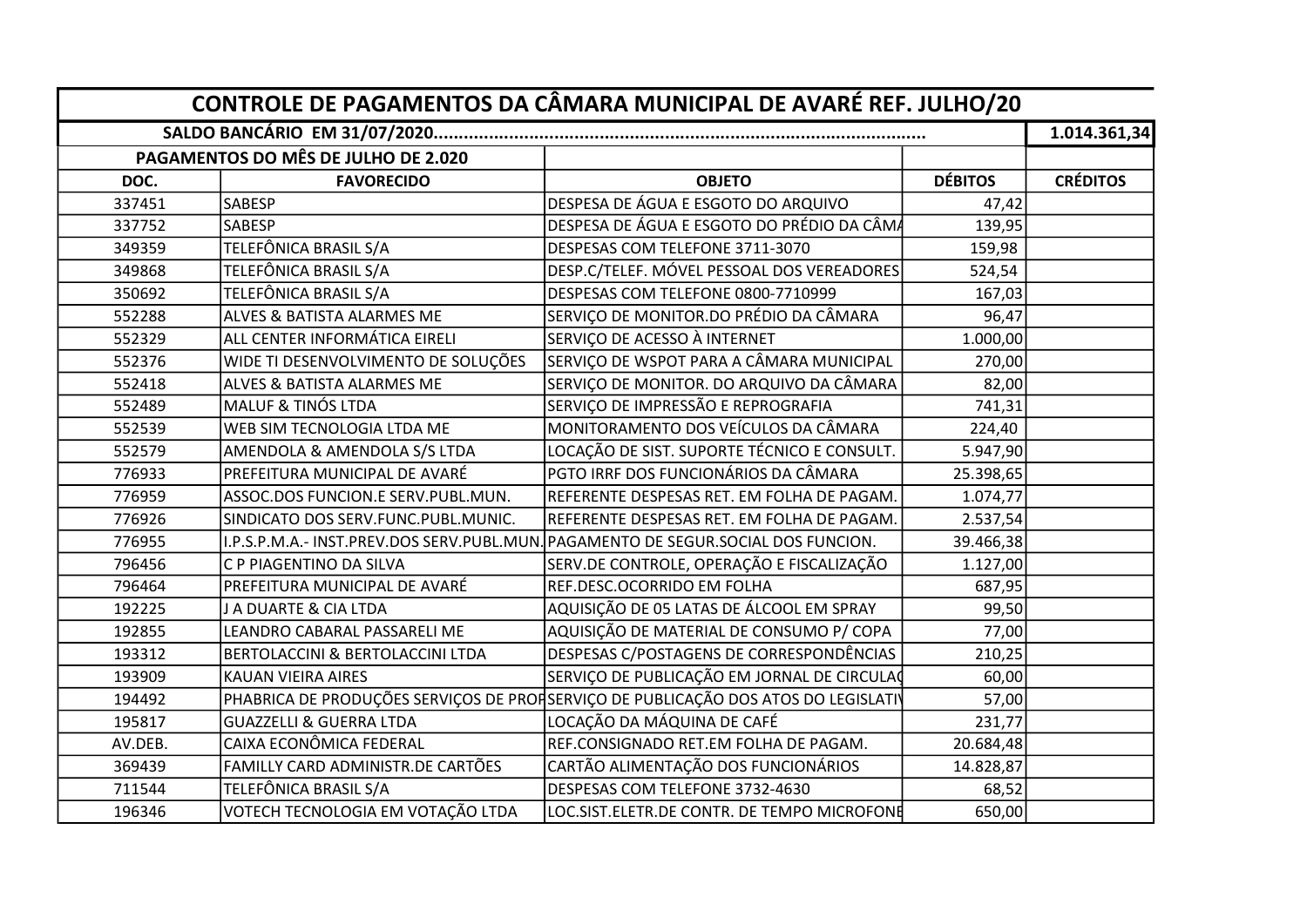| 197760   | FERNANDO GONÇALVES MANOEL                                                    | AQUISIÇÃO DE MATERIAL DE CONSUMO P/ COPA                                      | 197,40     |            |
|----------|------------------------------------------------------------------------------|-------------------------------------------------------------------------------|------------|------------|
| 198239   | <b>ODAIR MARTINS BORANELLI</b>                                               | FORNECIMENTO DE UM CILINDRO DE GÁS P45                                        | 290,00     |            |
| 198124   | ITAL INOX INDUSTRIA METALÚRGICA                                              | AQUISIÇÃO DE 03 TOTENS                                                        | 1.425,00   |            |
| 404351   | SINO CONSULTORIA E INFORMÁTICA LTDA                                          | SERVIÇO MANUT.E SUP. SIST.CONTR.PROC.LEGISL.                                  | 4.600,00   |            |
| 428068   | INTERROGAÇÃO FILMES LTDA                                                     | SERVIÇO DE AUTÊNTICO 2 CDN STREAMIN                                           | 200,00     |            |
| 428069   |                                                                              | EPROTOCOLO TECNOLOGIA DA INFORMAÇÃO SEVIÇO DE EPROTOCOLO PARA A CÂMARA MUNICI | 229,50     |            |
| 303127   | <b>GRIFFON BRASIL ASSESSORIA LTDA ME</b>                                     | SERV.DE CAPT., LEIT. E ENVIO DE RECORTES ELETR.                               | 120,00     |            |
| 303128   | PREFEITURA MUNICIPAL DE AVARÉ                                                | PAGAM.DE ISSQN RETIDO EM NFs PG P/CÂMARA                                      | 886,92     |            |
| 426106   | BRABANCIA COMERCIO DE MATERIAIS                                              | AQUISIÇÃO DE MATERIAIS P/MANUT.DO PRÉDIO                                      | 45,00      |            |
| 69630    | CIA LUZ E FORÇA SANTA CRUZ                                                   | PAG.ENERGIA ELÉTRICA DO PRÉDIO DA CÂMARA                                      | 2.764,83   |            |
| 112846   | COOP.DE TRAT.ODONT.-ODONTOCLASSIC                                            | PLANO ODONTOL.DOS FUNCION. DA CÂMARA                                          | 659,60     |            |
| 112866   |                                                                              | CGMP-CENTRO DE GESTÃO E MEIOS DE PAGA PAGAM. SEM PARAR DOS VEÍCULOS DA CÂMARA | 77,16      |            |
| 112889   | IMPRENSA OFICIAL DO ESTADO S/A                                               | SERVIÇO DE PUBLICAÇÃO DOS ATOS DO LEGISLATIV                                  | 387,20     |            |
| 112912   | MANDIC S.A.                                                                  | SERVIÇOS DE EMAIL DESTE LEGISLATIVO                                           | 240,91     |            |
| 803863   | I.N.S.S.-INSTIT.NACION.DE SEGUR.SOCIAL                                       | PAGAMENTO DE SEGUR.SOCIAL DA FOLHA PAGAM                                      | 34.517,91  |            |
| 136284   | TALITA LOPES DE MEDEIROS                                                     | AQUISIÇÃO DE QUATRO CARIMBOS                                                  | 110,00     |            |
| 136667   | PEDRO BRANDI GUAZZELLI                                                       | SERVIÇO DE ENCADERNAÇÃO                                                       | 236,65     |            |
| 914289   | PRENAC TERCEIRIZAÇÕES MULTISERV.E COMÉSERVIÇO DE LIMPEZA E CONSERV.DO PRÉDIO |                                                                               | 5.589,52   |            |
| 803858   | I.N.S.S.-INSTIT.NACION.DE SEGUR.SOCIAL                                       | PAGAM.DE INSS RET.EM NF - PRENAC                                              | 627,07     |            |
| 151307   | BERTOLACCINI & BERTOLACCINI LTDA                                             | DESPESAS C/POSTAGENS DE CORRESPONDÊNCIAS                                      | 101,60     |            |
| 152929   | CONTELE ELETRÔNICA E INFORMÁTICA                                             | REINST.E REAPONTAM.DA ANTENA PARABÓLICA                                       | 176,38     |            |
| 153730   | J A DUARTE & CIA LTDA                                                        | AQUISIÇÃO DE GÊNEROS ALIMENTÍCIOS P/CÂMARA                                    | 632,15     |            |
| 165732   | JAIR ANTUNES DUARTE                                                          | LOCAÇÃO DE IMÓVEL P/ ABRIGAR O ARQUIVO DA                                     | 1.000,00   |            |
| 30031    | D.B.DE ALMEIDA CAMARGO & CIA LTDA                                            | AQUISIÇÃO DE MATERIAIS P/MANUT.DO PRÉDIO                                      | 130,00     |            |
| 231519   | MENDES & SILVESTRE LTDA ME                                                   | SUPORTE TÉCNICO EM CENTRAL PRIVADA PABX                                       | 262,93     |            |
| 232301   | CIEE-CENTRO DE INTEGR.EMPRESA ESCOLA                                         | REFERENTE TAXA CONVÊNIO BOLSA ESTAGIÁRIOS                                     | 306,56     |            |
| 943918   | TELEFÔNICA BRASIL S/A                                                        | DESP.C/TELEF. MÓVEL PESSOAL DOS VEREADORES                                    | 574,03     |            |
| 184478   | UNIMED DE AVARÉ COOP.DE TRAB.MÉDICO                                          | PLANO DE SAÚDE DOS FUNCIONÁRIOS DA CÂMARA                                     | 16.526,51  |            |
| AV.DEB.  | PESSOAL CIVIL                                                                | FOLHA DE PAGAMENTO DA CÂMARA                                                  | 153.378,29 |            |
| AV.CRED. | REPASSE DUODÉCIMO                                                            |                                                                               |            | 500.000,00 |
| CRED.    | RENDIMENTOS AUFERIDOS S/APL.FINANC.                                          |                                                                               |            | 58,22      |
| CRED.    | RENDIMENTOS AUFERIDOS S/APL.FINANC.-CDB                                      |                                                                               |            | 856,67     |
|          |                                                                              |                                                                               |            |            |